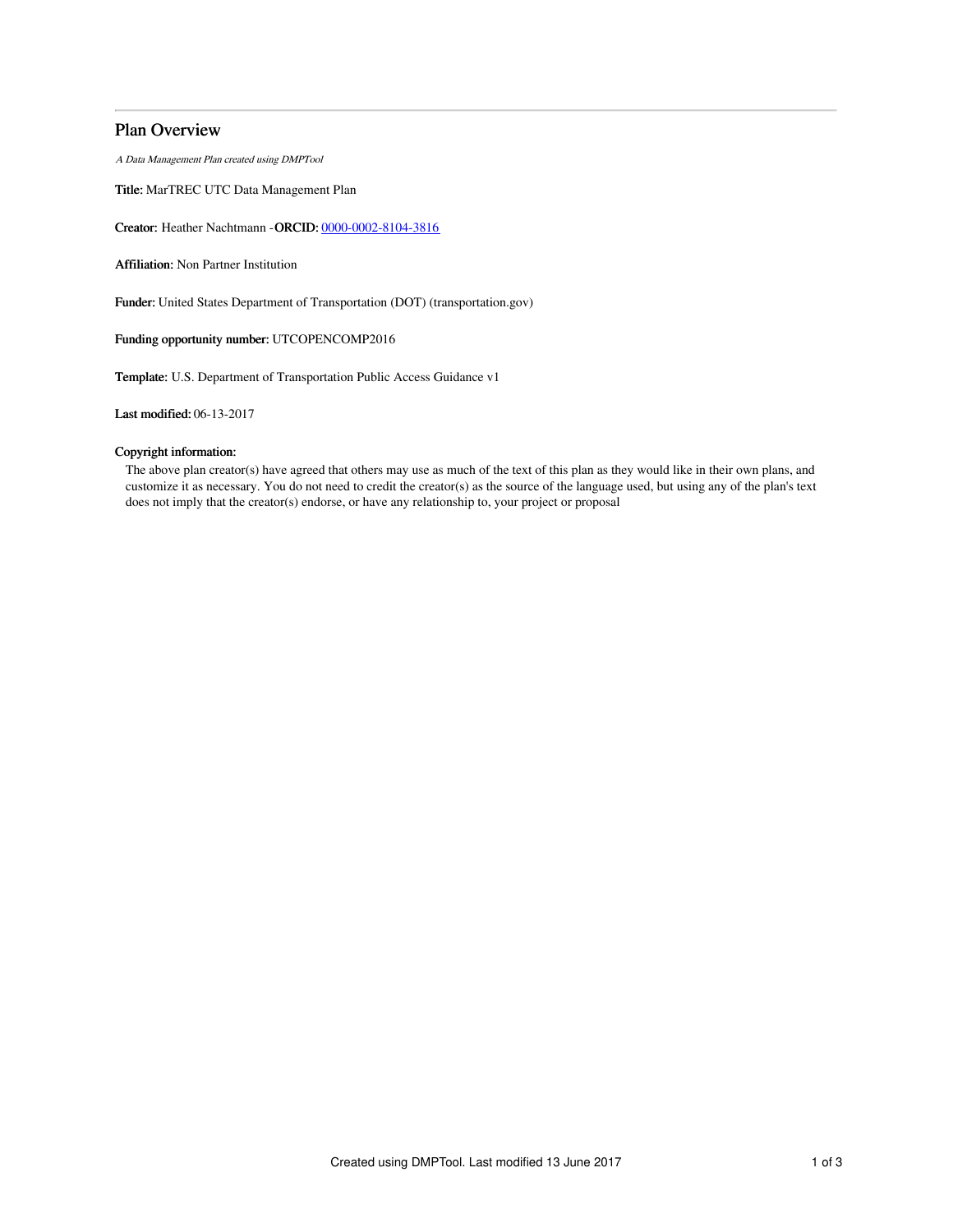# MarTREC UTC Data Management Plan

## Data description

#### Describe the data that will be gathered in the course of the research project, including whether the data should be preserved for long-term access.

To comply with the U.S. Department of Transportation (USDOT) Public Access Plan (https://www.transportation.gov/mission/open/official-dot-public-access-plan-v11), the MarTREC UTC will require each individual researcher to submit detailed data descriptions for their individual research projects per this data management plan (DMP) as outlined in the guidance.

- 1. Name the data, data collection project, or data producing program.
- 2. Describe the purpose of the research.
- 3. Describe the data that will be generated in terms of nature and scale (e.g., numerical data, image data, text sequences, video, audio, database, modeling data, source code, etc.).
- 4. Describe methods for creating the data (e.g., simulated; observed; experimental; software; physical collections; sensors; satellite; enforcement activities; researchergenerated databases, tables, and/or spreadsheets; instrument generated digital data output such as images and video; etc).
- 5. Discuss the period of time data will be collected and frequency of update.
- 6. If using existing data, describe the relationship between the data you are collecting and existing data.
- 7. List potential users of the data.
- 8. Discuss the potential value of the data have over the long-term for not only your institution, but also for the public.
- 9. If you request permission not to make data publicly accessible, explain rationale for lack of public access.
- 10. Indicate the party responsible for managing the data.
- 11. Describe how you will check for adherence to this data management plan.

## Data format and metadata standards

## Describe the standards and machine-readable formats that will be used in the course of the research project.

To the maximum extent practicable, MarTREC investigators will use platform-independent and non-proprietary formats to ensure maximum utility of the data in the future.

- 1. All investigators will be required to have all non-proprietary final datasets in the standard data format of the field such as csv.
- 2. If this is not possible, investigators will be required to describe how they will document the alternative formats they are using and why the file format(s) they are using is(are) not able to be in the standard data format such as csv.
- 3. If investigators are using proprietary data formats, they will be required to discuss their rationale for using those standards and formats and receive prior approval of the MarTREC center director
- 4. Investigators will be required to describe the data process log to clarify the final version of data shared to the public.
- 5. Investigators will list what documentation they will be creating in order to make the data understandable by other researchers.
- 6. Investigators will indicate what metadata schema they are using to describe the data. If the metadata schema is not one standard for their field, discuss their rationale
- for using that scheme. 7. Investigators will have to describe how the metadata will be managed and stored.
- 8. Investigators will indicate what tools or software is required to read or view the data.
- 9. Investigators will describe their quality control measures.

#### Policies for access and sharing

### Discuss the access policies that will apply to the data, so as to protect against the disclosure of identities, confidential business information, national security information, etc. and whether public use files may be generated from the data.

Investigators will be required to address any access restrictions in the project DMP they submit to the MarTREC UTC DMP. For project DMPs, investigators will address issues and outline the efforts they will take to provide informed consent statements to participants, the steps they will take to protect privacy and confidentiality prior to archiving their data, and any additional concerns (e.g., embargo periods for their data). If necessary, they will describe any division of responsibilities for stewarding and protecting the data among other project staff. If investigators will not be able to deidentify the data in a manner that protects privacy and confidentiality while maintaining the utility of the dataset, investigators will describe the necessary restrictions on access and use. If an individual research project includes human subject research, investigators will be required to go through the University of Arkansas Institutional Research Board (IRB) or their home institutions' IRB, if they have one. In general, investigators will be required to address the following in their project DMPs:

1. Describe what data will be shared, how data files will be shared, and how others will access them.

- 2. Indicate whether the data contain private or confidential information. If so,
- Discuss how they will guard against disclosure of identities and/or confidential business information.
- State the party responsible for protecting the data.
- List what processes they will follow to provide informed consent to participants.
- 1. Describe what, if any, privacy, ethical, or confidentiality concerns are raised due to data sharing.
- 2. If applicable, describe how they will de-identify their data before sharing. If not,
- Identify what restrictions on access and use they will place on the data.
- Discuss additional steps, if any, they will use to protect privacy and confidentiality.

## Policies for re-use, redistribution, derivatives